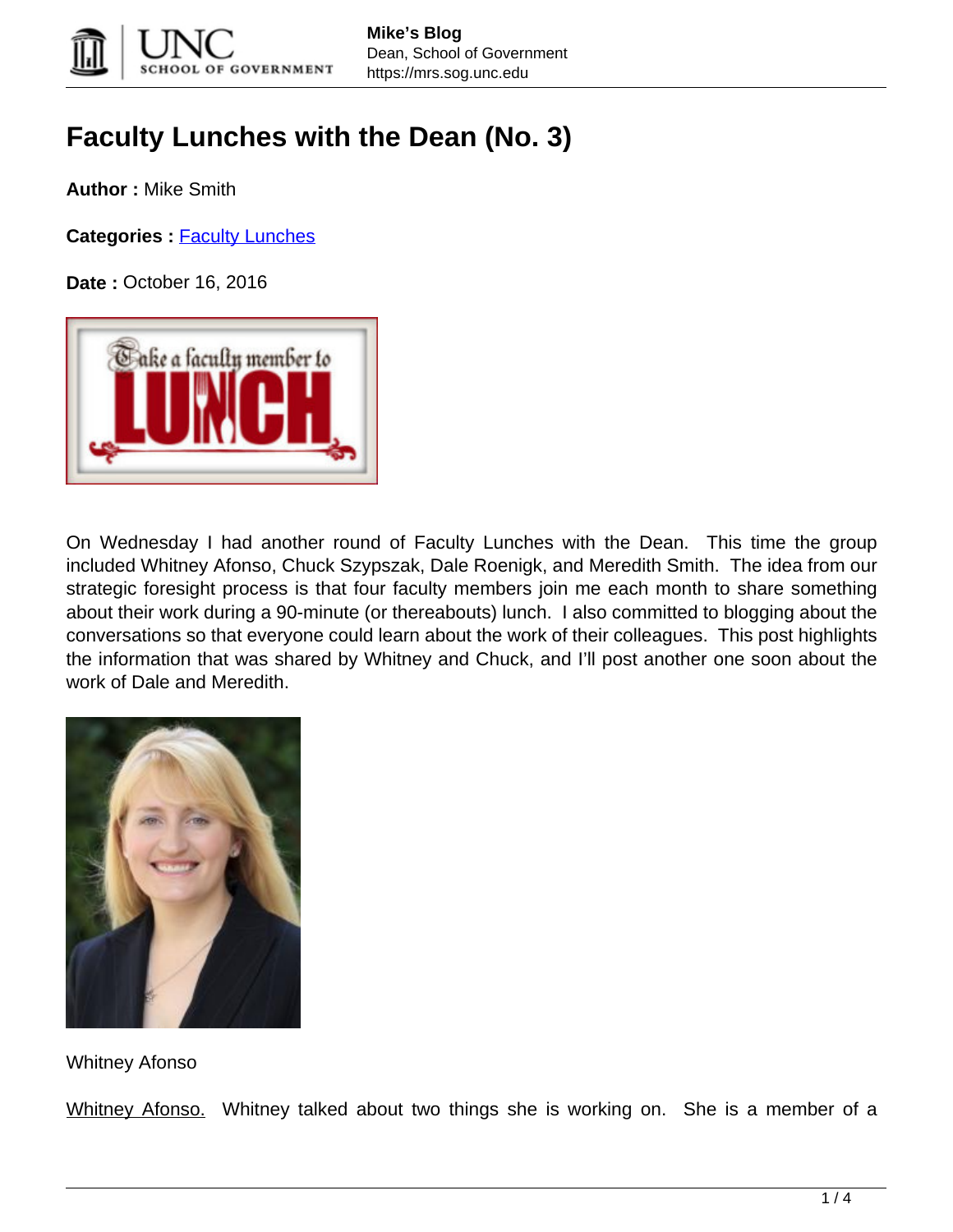

legislatively-created steering committee led by the Insurance Commissioner and the State Fire Marshall to explore ways to reverse trends showing decreased levels of firefighter volunteerism across North Carolina. This is a national problem that, not surprisingly, disproportionately affects rural areas. Whitney can drop some numbers on the subject. 85% of North Carolina's fire departments are volunteers but serve only 35% of the state's population. And the number of volunteer firefighters has decreased by 14% over the last 30 years. Whitney got involved in this project through one of Carl Stenberg's students in the Public Executive Leadership Academy (PELA) who asked if anyone from the School could help out. One reason Whitney was a good choice is because the committee is exploring tax incentives and other policy options that might encourage greater volunteerism. This project also illustrates how the School's faculty members historically have added value by bringing their expertise and general knowledge to bear on a problem that is slightly outside of their usual work. Fun fact: Wayne Goodwin, Commissioner of Insurance, was a night manager at the Institute of Government when we still had dormitory rooms for public officials and he also participated in our state government intern program.



## Whitney's Firefighting Friends

Whitney's other item was an immersion course that she is developing for students in both formats of the MPA Program—online and on campus. This elective course (1.5 credit) will be our first one that is open to all MPA students. It will require six weeks of reading and research using our online platform combined with an intensive, face-to-face weekend in Chapel Hill. The students will be exposed to School faculty members offering different perspectives on the same topic—financing change in a community. The final day of the weekend will be a case study facilitated by MPA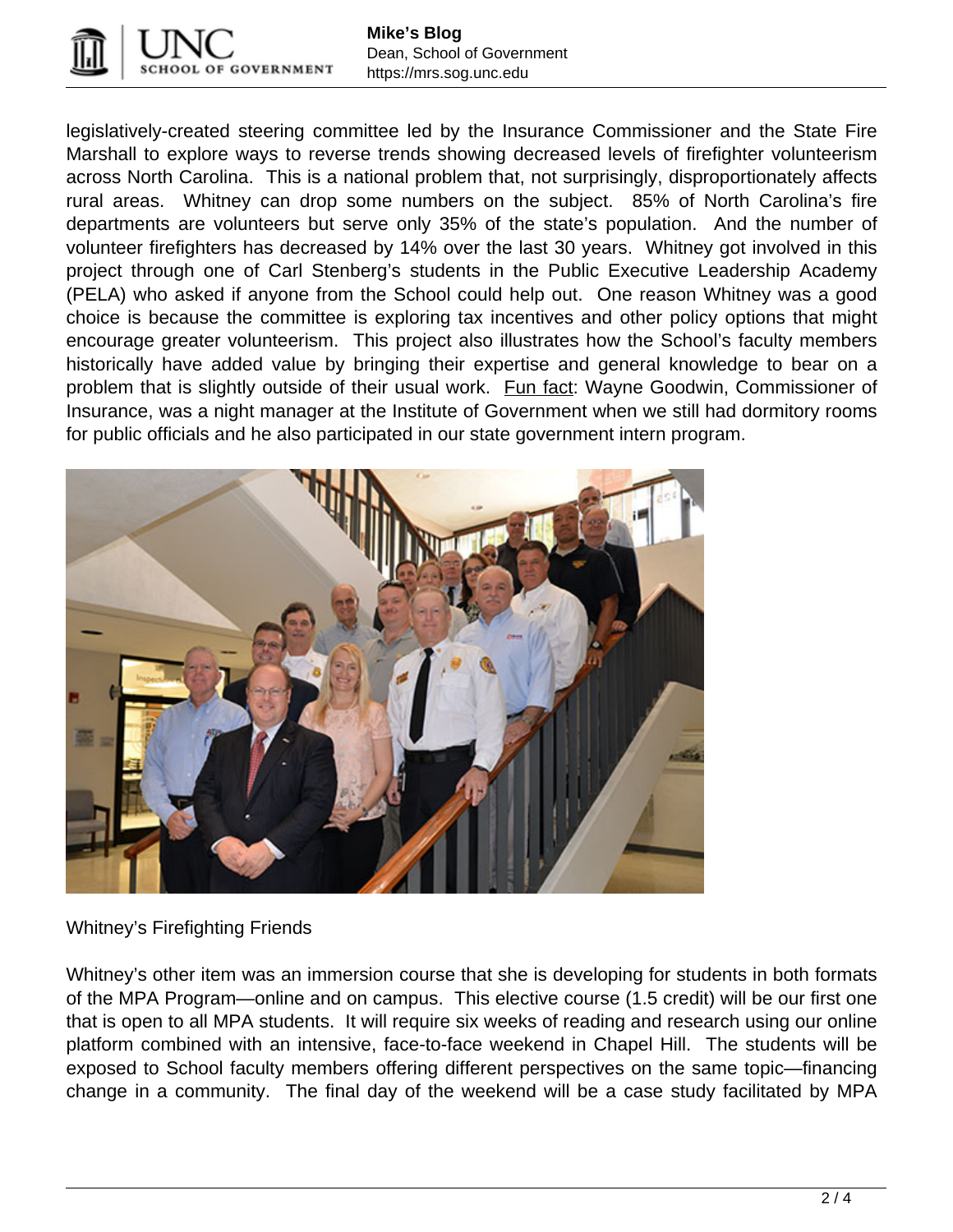

alumni where the students will have to present, defend, and negotiate the interests of different stakeholder groups. Whitney is enthusiastic about this class for a couple of reasons. It will offer our online students a meaningful opportunity to interact with our alumni and a broader set of School faculty members. It also is a wonderful opportunity for interaction between our online and residential students. Kudos to Whitney for stepping forward to create this course, which is not something she was required to do.



Chuck Szypszak

Chuck Szypszak. Chuck talked about his work with registers of deeds and growing issues around public access to their records. Registers of deeds are custodians for real estate instruments, birth and death certificates, and marriage licenses. Retaining records is not incidental to the work of registers—records are the essence of their work and the act of filing documents with them can have far-reaching legal implications. For example, the proper recording of documents can determine the security of mortgage loans and the resolution of completing claims to valuable property. These records increasingly are being stored and maintained in electronic databases that can be viewed on the Internet. Chuck says that commercial data brokers and other businesses (Zillow, for example) are requesting large-scale database downloads so that they can incorporate real estate records into their services. Many registers offices, especially in rural counties, lack the personnel and other resources to meet these requests. In some ways this is a concern shared by many public institutions that are required to provide access to records—including the University. The registers also have another concern, however. When registers record documents, they are required to provide assurances about their reliability in ways that have serious legal implications. They are concerned that the public might rely on documents accessed through other services that do not provide those reliability assurances.

Chuck is working with the registers across the state on best practices for dealing with the issues raised by these requests for database downloads. For example, should someone be able to